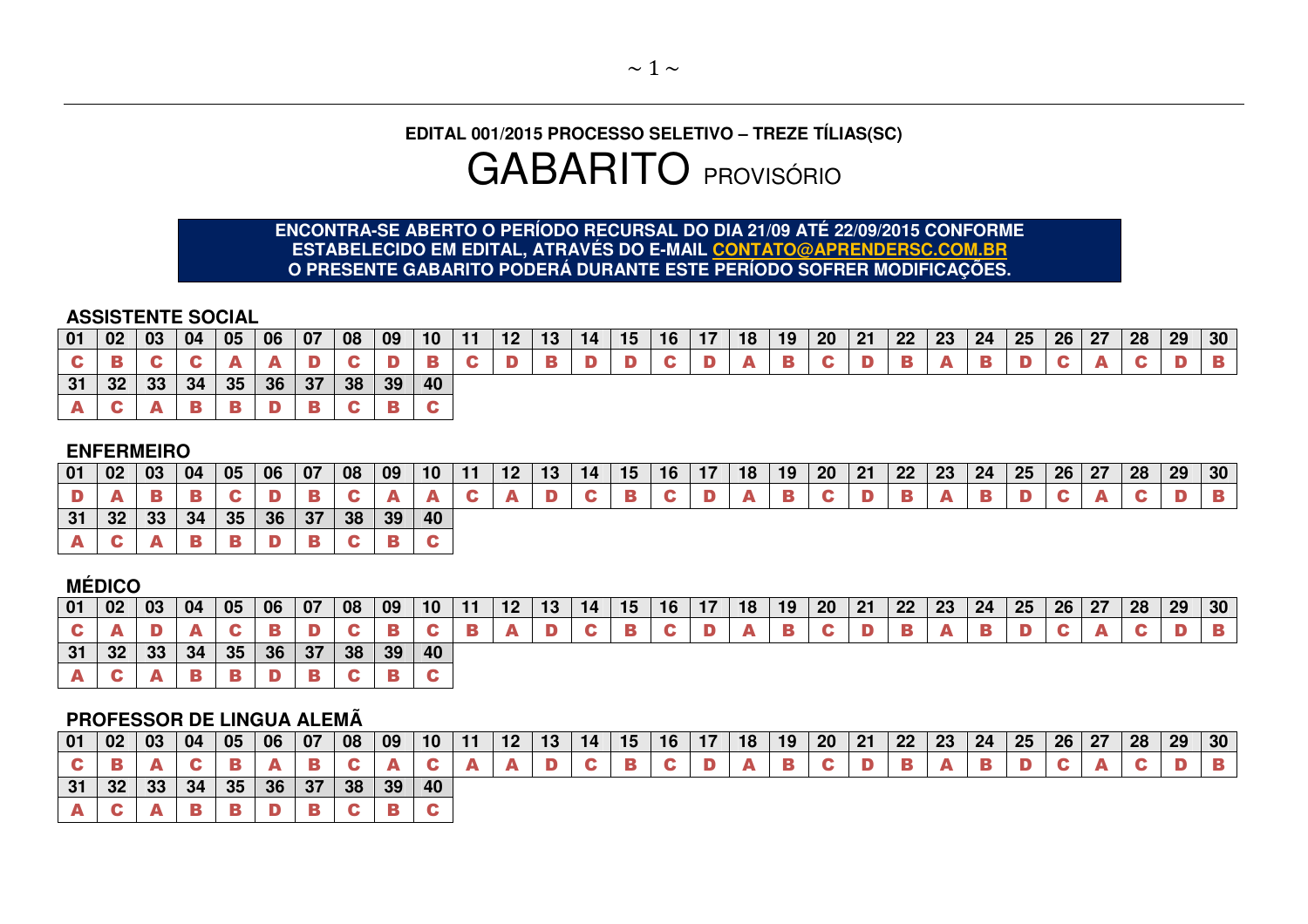# **EDITAL 001/2015 PROCESSO SELETIVO – TREZE TÍLIAS(SC)** GABARITO PROVISÓRIO

#### **PROFESSOR DE ARTES**

| 01 | 02 | 03 | 04 | 05 | 06              | 07 | 08 | $\vert$ 09 | 10 | $\epsilon$ | 13 | 14 | 15 | 16 | 17 | 18 | 19 | 20 | $\vert$ 21 | 22 | $\vert$ 23 | 24 | 25 | 26 27 | 28 | 29 | 30 |
|----|----|----|----|----|-----------------|----|----|------------|----|------------|----|----|----|----|----|----|----|----|------------|----|------------|----|----|-------|----|----|----|
|    |    |    |    |    |                 |    |    |            |    |            |    |    |    |    |    |    |    |    |            |    |            |    |    |       |    |    |    |
| 31 | 32 | 33 | 34 | 35 | 36 <sup>7</sup> | 37 | 38 | 39         | 40 |            |    |    |    |    |    |    |    |    |            |    |            |    |    |       |    |    |    |
|    |    |    |    |    |                 |    |    |            |    |            |    |    |    |    |    |    |    |    |            |    |            |    |    |       |    |    |    |

### **PROFESSOR DE MATEMÁTICA**

| $ 01\rangle$ | 02 03 |                 | -04 | 05 | 06 07        | 08 | 09 | 10 <sup>°</sup> |  | 14 | 16 | 18 | $\vert$ 19 | 20 <sup>°</sup> | $\vert$ 21 | $\vert$ 22 | $\vert$ 23 | 24 | 25 | 26 | 27 | 28 | 29 | 30 |
|--------------|-------|-----------------|-----|----|--------------|----|----|-----------------|--|----|----|----|------------|-----------------|------------|------------|------------|----|----|----|----|----|----|----|
|              |       |                 |     |    |              |    |    |                 |  |    |    |    |            |                 |            |            |            |    |    |    |    |    |    |    |
| 31           | 32    | 33 <sub>1</sub> | 34  | 35 | $36 \mid 37$ | 38 | 39 | 40              |  |    |    |    |            |                 |            |            |            |    |    |    |    |    |    |    |
|              |       |                 |     |    |              |    |    |                 |  |    |    |    |            |                 |            |            |            |    |    |    |    |    |    |    |

### **PROFESSOR DE MÚSICA**

| 01 | 02              | 03 | 04 | 05 | 06           | 07 | 08                         | 09  | 10 | 11 | 12 | 13 | 14 | 15 | 16 | 18 | 19 | 20 | 21 | 22 | 23 | 24 | 25 | 26 27 28 | 29 30 |  |
|----|-----------------|----|----|----|--------------|----|----------------------------|-----|----|----|----|----|----|----|----|----|----|----|----|----|----|----|----|----------|-------|--|
|    |                 |    |    |    |              |    |                            |     |    |    |    |    |    |    |    |    |    |    |    |    |    |    |    |          |       |  |
| 31 | 32 <sub>1</sub> | 33 | 34 | 35 | $36 \mid 37$ |    | $\parallel$ 38 $\parallel$ | 139 | 40 |    |    |    |    |    |    |    |    |    |    |    |    |    |    |          |       |  |
|    |                 |    |    |    |              |    |                            |     |    |    |    |    |    |    |    |    |    |    |    |    |    |    |    |          |       |  |

### **PROFESSOR DE LINGUA PORTUGUESA**

| $\vert 01 \vert 02 \vert$ | 03 04 |                           | 05              | 06 07        | 08 | $ 09\rangle$ | 10 <sup>1</sup> | 11 | $\vert$ 13 | $14$   15 | 16 | 17 | $18$ 19 | $20 \mid 21$ |  |  | 22   23   24   25 | 26 27 | 28 | $\vert$ 29 | 30 |
|---------------------------|-------|---------------------------|-----------------|--------------|----|--------------|-----------------|----|------------|-----------|----|----|---------|--------------|--|--|-------------------|-------|----|------------|----|
|                           |       |                           |                 |              |    |              |                 |    |            |           |    |    |         |              |  |  |                   |       |    |            |    |
| 31                        |       | $32 \mid 33 \mid 34 \mid$ | 35 <sup>1</sup> | $36 \mid 37$ | 38 | 39           | 40              |    |            |           |    |    |         |              |  |  |                   |       |    |            |    |
|                           |       |                           |                 |              |    |              |                 |    |            |           |    |    |         |              |  |  |                   |       |    |            |    |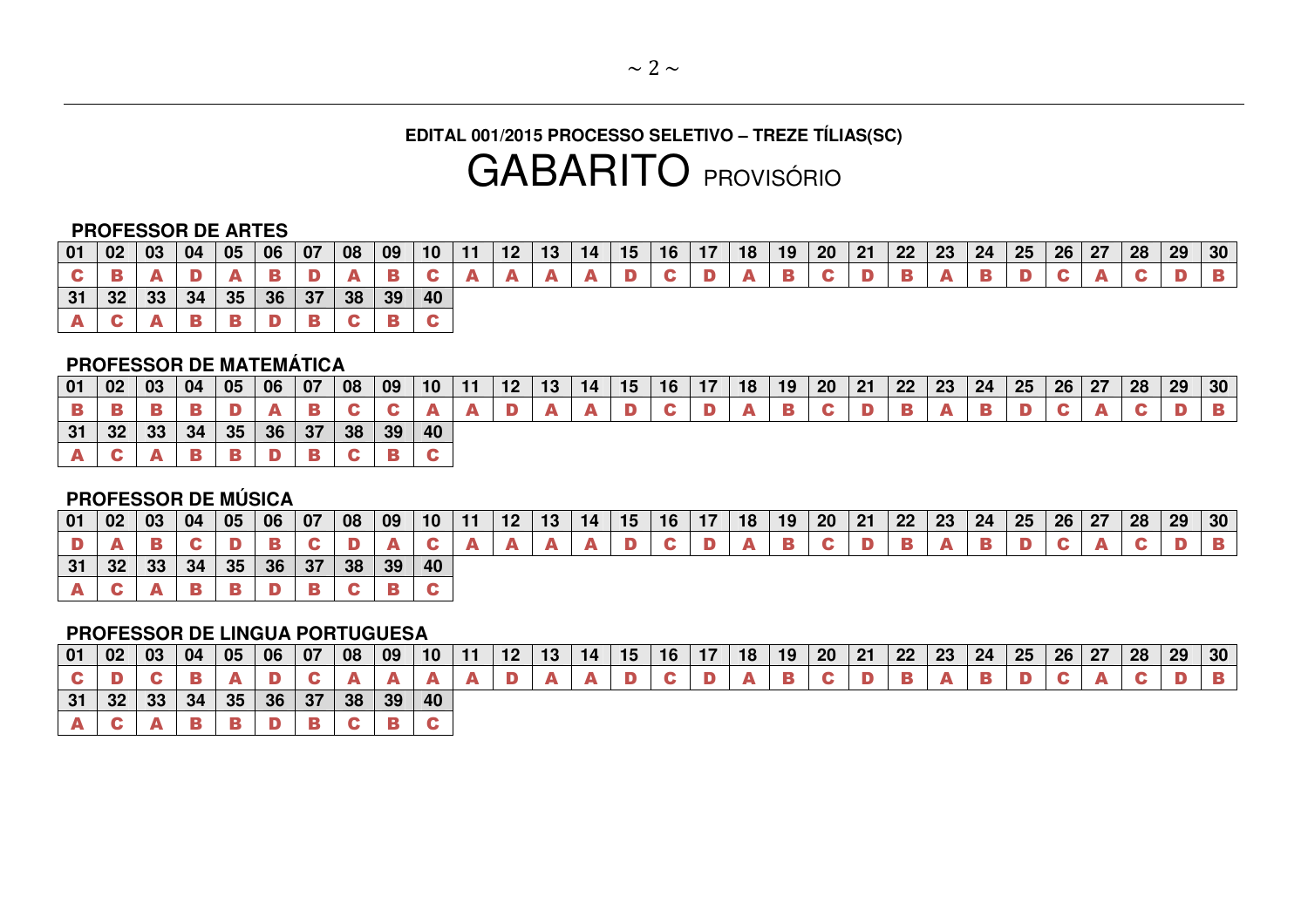# **EDITAL 001/2015 PROCESSO SELETIVO – TREZE TÍLIAS(SC)** GABARITO PROVISÓRIO

## **PROFESSOR DE EDUCAÇÃO INFANTIL**

| 01 | 02 | $\vert$ 03           | 04 | 05               | 06 | 07 | 08 | 09      | 10 <sup>1</sup> | 11 | 12 <sub>1</sub> | 13 | 14 I | 15 | 16 <sup>1</sup> | 18 <sup>1</sup> | 19 <sub>1</sub> | $20 \mid 21$ | 22 23 | 24 | 25 | 26 27 | 28 | 29 | 30 <sup>°</sup> |
|----|----|----------------------|----|------------------|----|----|----|---------|-----------------|----|-----------------|----|------|----|-----------------|-----------------|-----------------|--------------|-------|----|----|-------|----|----|-----------------|
|    |    |                      |    |                  |    |    |    |         |                 |    |                 |    |      |    |                 |                 |                 |              |       |    |    |       |    |    |                 |
| 31 |    | $32 \mid 33 \mid 34$ |    | $\vert 35 \vert$ | 36 | 37 |    | 38   39 | $\vert$ 40      |    |                 |    |      |    |                 |                 |                 |              |       |    |    |       |    |    |                 |
|    |    |                      |    |                  |    |    |    |         |                 |    |                 |    |      |    |                 |                 |                 |              |       |    |    |       |    |    |                 |

#### **PROFESSOR DE ENSINO RELIGIOSO**

| 01 | 02              | 03 | 04 | 05 | 06           | 07 | 08 | 09 | 10 <sup>°</sup> |  | 14 | 15 |  | 18 | 19 | 20 <sub>2</sub> | $\vert$ 21 | 22 | $\vert$ 23 | $24 \mid 25$ | 26 | 27 | 28 | 29 | 30 <sub>o</sub> |
|----|-----------------|----|----|----|--------------|----|----|----|-----------------|--|----|----|--|----|----|-----------------|------------|----|------------|--------------|----|----|----|----|-----------------|
|    |                 |    |    |    |              |    |    |    |                 |  |    |    |  |    |    |                 |            |    |            |              |    |    |    |    |                 |
| 31 | 32 <sub>2</sub> | 33 | 34 | 35 | $36 \mid 37$ |    | 38 | 39 | 40              |  |    |    |  |    |    |                 |            |    |            |              |    |    |    |    |                 |
|    |                 |    |    |    |              |    |    |    |                 |  |    |    |  |    |    |                 |            |    |            |              |    |    |    |    |                 |

### **PROFESSOR DE SÉRIES INICIAIS**

| 01 | 02 | 03 | 04 | 05 | 06 | $ 07\rangle$ | 08 | 09 | 10 | -11 | 12 | 13 | 14 | 15 | 16 | 18 | 19 | <b>20</b> | 21 | 22 | 23 | 24 | 25 | 26 27 | 28 | 29 | 30 <sup>°</sup> |
|----|----|----|----|----|----|--------------|----|----|----|-----|----|----|----|----|----|----|----|-----------|----|----|----|----|----|-------|----|----|-----------------|
|    |    |    |    |    |    |              |    |    |    |     |    |    |    |    |    |    |    |           |    |    |    |    |    |       |    |    |                 |
| 31 | 32 | 33 | 34 | 35 | 36 | 37           | 38 | 39 | 40 |     |    |    |    |    |    |    |    |           |    |    |    |    |    |       |    |    |                 |
|    |    |    |    |    |    |              |    |    |    |     |    |    |    |    |    |    |    |           |    |    |    |    |    |       |    |    |                 |

## **PSICÓLOGO**

| 01 | 02        | 03 | 04 | 05 | 06 | 07 | 08 | 09 | 10 | 12 | 13 | 15 | 16 | $\blacksquare$ | 18 | 19 | 20 <sub>1</sub> | 21 | 22 | $\vert$ 23 | 24 | 25 | $26 \mid 27$ | 28 | 29 | 30 |
|----|-----------|----|----|----|----|----|----|----|----|----|----|----|----|----------------|----|----|-----------------|----|----|------------|----|----|--------------|----|----|----|
| В  |           |    |    |    |    |    |    |    |    |    |    |    |    |                |    |    |                 |    |    |            |    |    |              |    |    |    |
| 31 | ົາງ<br>∠ت | 33 | 34 | 35 | 36 | 37 | 38 | 39 | 40 |    |    |    |    |                |    |    |                 |    |    |            |    |    |              |    |    |    |
|    |           |    |    |    |    |    |    |    |    |    |    |    |    |                |    |    |                 |    |    |            |    |    |              |    |    |    |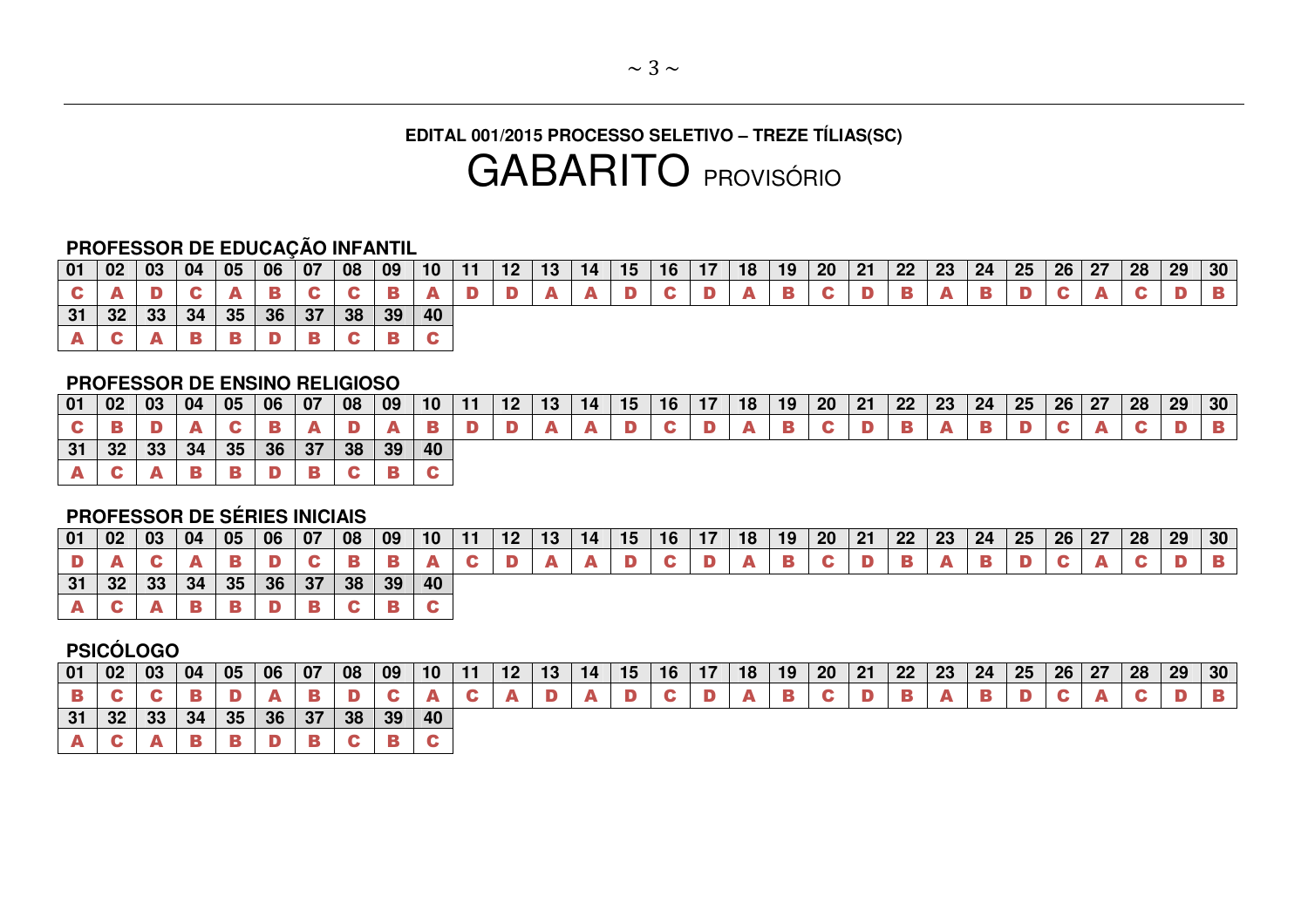# **EDITAL 001/2015 PROCESSO SELETIVO – TREZE TÍLIAS(SC)**  GABARITO PROVISÓRIO

#### **PSICOPEDAGOGO**

| 01 | 02              | 03 | 04 | 05 | 06 | 07 | 08 | 09 | 10 <sup>°</sup> |  | 13 | 14 | 15 | 16 | 18 | 19 | 20 | 21 | 22 <sup>°</sup> | 23 | 24 | 25 | 26 27 | 28 | 29 | 30 <sup>°</sup> |
|----|-----------------|----|----|----|----|----|----|----|-----------------|--|----|----|----|----|----|----|----|----|-----------------|----|----|----|-------|----|----|-----------------|
|    |                 |    |    |    |    |    |    |    |                 |  |    |    |    |    |    |    |    |    |                 |    |    |    |       |    |    |                 |
| 31 | 32 <sub>2</sub> | 33 | 34 | 35 | 36 | 37 | 38 | 39 | 40              |  |    |    |    |    |    |    |    |    |                 |    |    |    |       |    |    |                 |
|    |                 |    |    |    |    |    |    |    |                 |  |    |    |    |    |    |    |    |    |                 |    |    |    |       |    |    |                 |

### **TÉCNICO EM ENFERMAGEM**

| 01 | $\vert$ 02 $\vert$ 03 |    | 04 | 05 | 06 07 |    | 08 | 09 | 10 | $-11$ | 12 | 13 | 14 | 15 | 16 <sup>7</sup> | 18 <sup>1</sup> | 19 | $20 \mid 21$ | $22 \mid 23$ | 24 | $\vert$ 25 | $26 \mid 27$ | 28 | 29 | 30 |
|----|-----------------------|----|----|----|-------|----|----|----|----|-------|----|----|----|----|-----------------|-----------------|----|--------------|--------------|----|------------|--------------|----|----|----|
|    |                       |    |    |    |       |    |    |    |    |       |    |    |    |    |                 |                 |    |              |              |    |            |              |    |    |    |
| 31 | 32                    | 33 | 34 | 35 | 36    | 37 | 38 | 39 | 40 |       |    |    |    |    |                 |                 |    |              |              |    |            |              |    |    |    |
|    |                       |    |    |    |       |    |    |    |    |       |    |    |    |    |                 |                 |    |              |              |    |            |              |    |    |    |

### **AGENTE COMUNITÁRIO DE SAÚDE**

| 01 | 02 | 03 | 04 | 05 | 06 | 07 | 08 | $\sqrt{09}$ | 10 |  | 14 | נו | 16 | 18 | 19 | 20 | 21 | 22 | りり<br>ں ے | 24 | りに<br>W | 26 | 27 | 28 | 29 | 30 |
|----|----|----|----|----|----|----|----|-------------|----|--|----|----|----|----|----|----|----|----|-----------|----|---------|----|----|----|----|----|
|    |    |    |    |    |    |    |    |             |    |  |    |    |    |    |    |    |    |    |           |    |         |    |    |    |    |    |

### **ARTIFICE DE OBRAS E SERVÇOS PÚBLICOS**

|  |  |  | 01   02   03   04   05   06   07   08   09   10   11 \ |  |              | 12 <sup>7</sup> | 13 |  |  |  |  |  |  |  | 14   15   16   17   18   19   20   21   22   23   24   25   26   27   28   29   30 |  |
|--|--|--|--------------------------------------------------------|--|--------------|-----------------|----|--|--|--|--|--|--|--|------------------------------------------------------------------------------------|--|
|  |  |  |                                                        |  | $\mathbf{A}$ |                 |    |  |  |  |  |  |  |  |                                                                                    |  |

#### **AUXILIAR DE SERIVÇOS GERAIS**

| 01 | 02 | 03 | 04 | 05 | 06 | 07 | 08 | 09 | 10 |  | 14 | 15 | 16 | 18 | 19 | 20 | - 01<br>- | 22 | ົງງ<br>w | 24 | 25 | 26 | 27 | 28 | 29 | 30 |
|----|----|----|----|----|----|----|----|----|----|--|----|----|----|----|----|----|-----------|----|----------|----|----|----|----|----|----|----|
|    |    |    |    |    |    |    |    |    |    |  |    |    |    |    |    |    |           |    |          |    |    |    |    |    |    |    |

## **MOTORISTA DE VEÍCULOS LEVE**

| 01 | 02 | 03 | 04 | 05 | 06 | 07 | 08 | 09 | 10 | . . | 14 | 15 | 16 | $\sim$ | 18 | 19 | 20 <sup>°</sup> | $\mathbf{A}$ | 22 | າາ<br>ZJ | 24 | りに<br>-47 | 26 | 27 | 28 | 29 | 30 |
|----|----|----|----|----|----|----|----|----|----|-----|----|----|----|--------|----|----|-----------------|--------------|----|----------|----|-----------|----|----|----|----|----|
|    |    |    |    |    |    |    |    |    |    |     |    |    |    |        |    |    |                 |              |    |          |    |           |    |    |    |    |    |